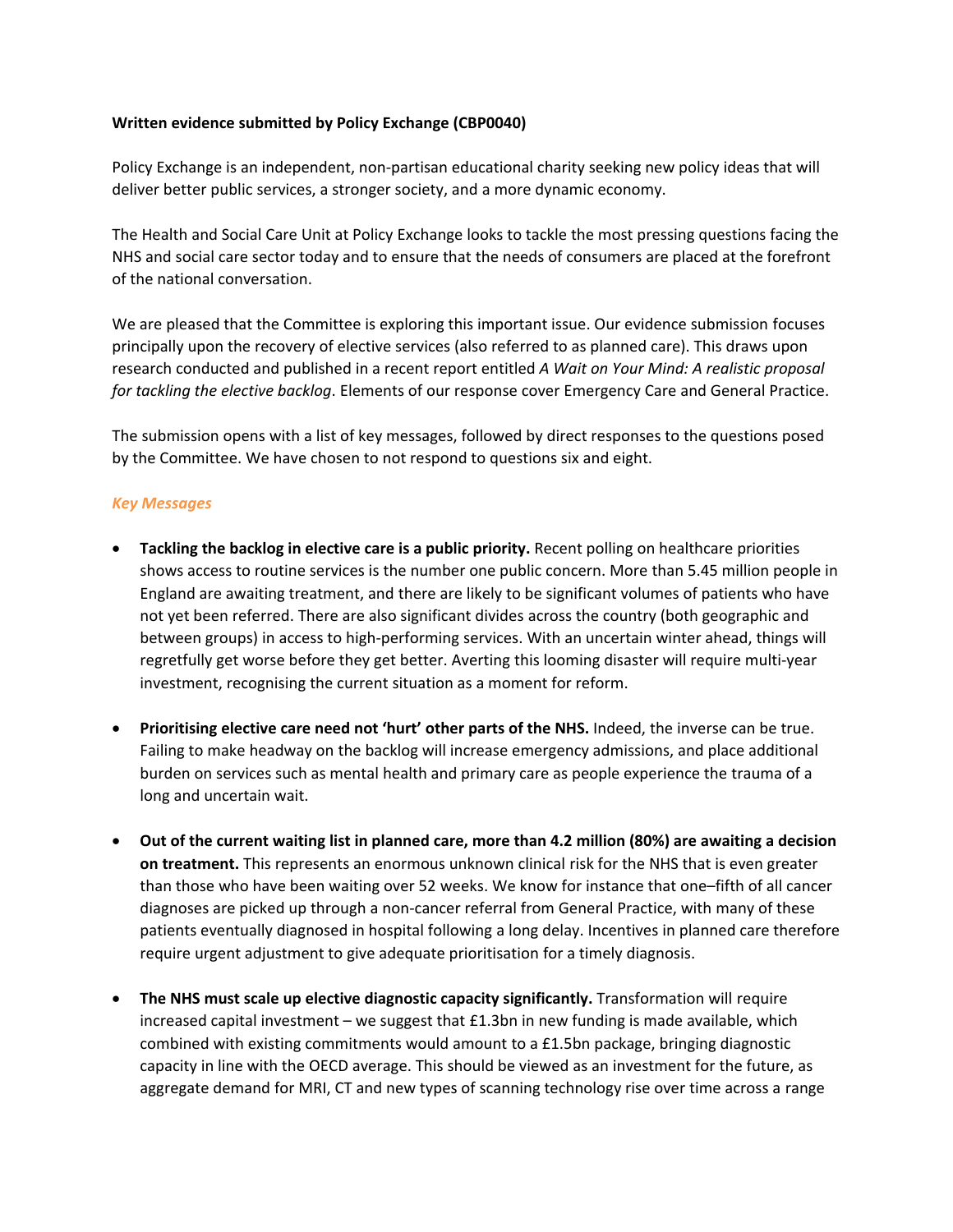of specialisms. The funding should be made available in tranches, commencing at the upcoming spending review, and should be accompanied by service transformation. We should also look to grasp a once-in-a-generation opportunity to push most planned diagnostics into community settings with their remit expanded over time to include the provision of wider services.

- **Targets and performance management need to be deployed carefully.** The challenge facing the NHS is reminiscent of the waiting lists of the 2000s, but new tactics are required. The Referral to Treatment (RTT) target should remain, given its importance for maintaining public confidence in the NHS. However, this should become a 'split' 18-week standard to encourage swifter diagnosis within 8 weeks. The new, more ambitious target should be accompanied by a package of support for the worst performing systems, including direct assistance to improve data management. A sanction regime may ultimately be required but must be deployed in a focused way.
- **The NHS must become relentless in increasing productivity and patient throughput in treatment.** Achieving this will require the more effective deployment of the independent sector as part of a national elective recovery plan, with long-term, volume-based contracts negotiated to ensure value for the taxpayer. Surgical hubs should be rolled out for certain clinical specialisms. Regular reviews should be undertaken to ensure that the relaxing of the current infection control and self-isolation requirements at 'green' sites takes place at the earliest moment.
- **The NHS must adopt an innovation-mindset across the elective pathway.** Technologies already exist which can reduce inappropriate referrals from general practice, reduce the time taken to achieve a diagnosis, and speed-up patient throughput. These must now be rolled out. Current 'incomplete pathways' should become a window of opportunity for proven clinical interventions that reduce the risk of condition deterioration. New technologies should be accompanied by shifts in culture – such as the movement toward self-referrals. It is important that the successes and failures of this existing £160m 'elective accelerator' programme are publicly reported so that effective solutions can be scaled.
- **Whilst a long-term workforce plan is required, near-term investment and recruitment could bring substantial service improvements.** We support the recommendations of the Independent Review of Diagnostic Services for NHS England,<sup>i</sup> which propose a massive expansion of the imaging workforce to staff new proposed diagnostic capacity – with an additional 2,000 radiologists and 4,000 radiographers required. Additional data managers should also be hired by Trusts to improve the quality of the data on hospital waiting lists.
- **'Operational transparency' must improve across the NHS.** The 'consumer' of the service is being left in limbo, with limited support whilst they wait for care. Current clinical prioritisation and waiting times are hidden from patients, or presented in such a way that the information is of little use to them. A reformed approach should look to embed 'operational transparency' as a means of boosting understanding and trust whilst the NHS manages an unprecedented backlog in which longer waits will become normalised.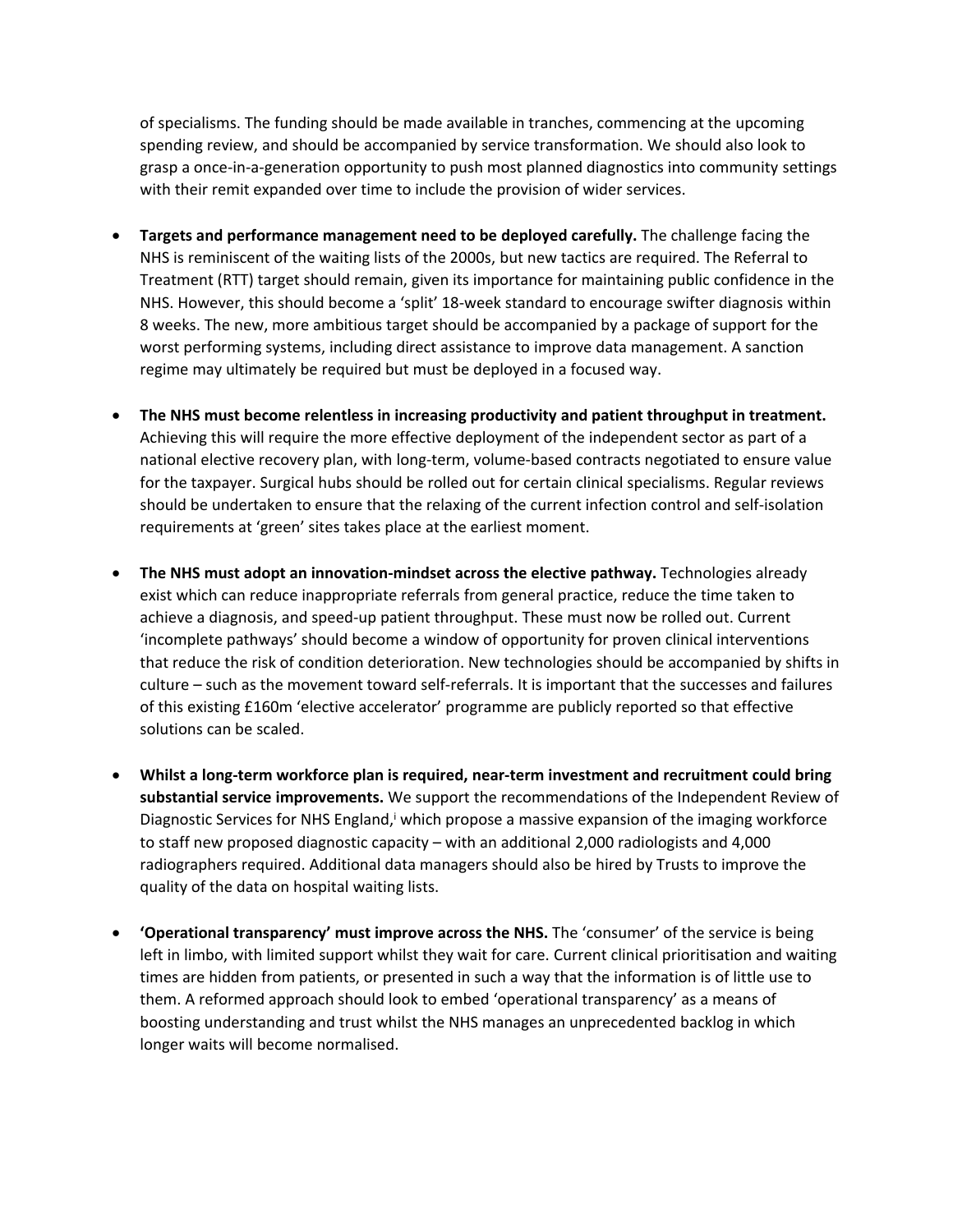- **Immediate opportunities to innovate exist on the demand side.** We should use this opportunity to empower patients to become demanding consumers. This must begin with giving patients more information and more ability to manage as much of their own patient journey as possible. The NHS should embrace the public appetite for digital solutions, boosted over the past 18 months, by investing in an NHS-led digital offer to support patients on the waiting list. These services should be incorporated within the NHS App and could include appointment scheduling, list status, or signposting to wider services to better manage and support patients. The booking system for the vaccine programme sets the minimum expectation. This strategy should include a package to support the digitally excluded. It should supplement, rather than replace measures to bring total waiting times down, boosting a consumer-driven approach.
- **The Health and Care Bill must be an enabler of elective recovery.** Policy Exchange welcome efforts to better integrate health and social care so that patients receive a more joined up service. We have concerns however that forthcoming legislation will consume vast amounts of managerial and change capacity in the NHS over the coming 18 months, whilst offering little remedy to the number one problem facing the health service. We recommend that specific consideration should be given for elective recovery within upcoming debates and amendments.

**Question 1: What is the anticipated size of the backlog and pent-up demand from patients for different healthcare services including, for example, elective surgery; mental health services; cancer services; GP services; and more widely across the healthcare system?**

**It is impossible to say.** However, the total number of people waiting will grow substantially over the next 12 months, as a proportion of the 7.5 million people who did not seek treatment during the pandemic are referred by General Practice. Optimistic scenarios forecast that the size of the waiting list will approach eight million people by December 2021 and take between five and nine years to be fully addressed.

It would, however, be unwise to focus solely on the total figure given the different levels of risk contained within the total waiting list of patients for elective care. For example, we know that more than 4.2 million (80%) are awaiting a decision on treatment. This represents an enormous unknown clinical risk for the NHS which is arguably greater than those who have been diagnosed and are facing a long wait.

**Question 2: What capacity is available within the NHS to deal with the current backlog? To what** extent are the required resources in place, including the right number of staff with the right skills mix, **to address the backlog?**

**There are well-documented bottlenecks in capacity, and extreme constraints in the workforce.** Policy Exchange have identified the following issues and proposed several specific interventions:

 **Diagnostic capacity is insufficient.** The UK has similar numbers of MRI and CT scanners as Hungary and Costa Rica, putting us in the bottom five countries in the OECD for this metric.<sup>ii</sup> Yet the NHS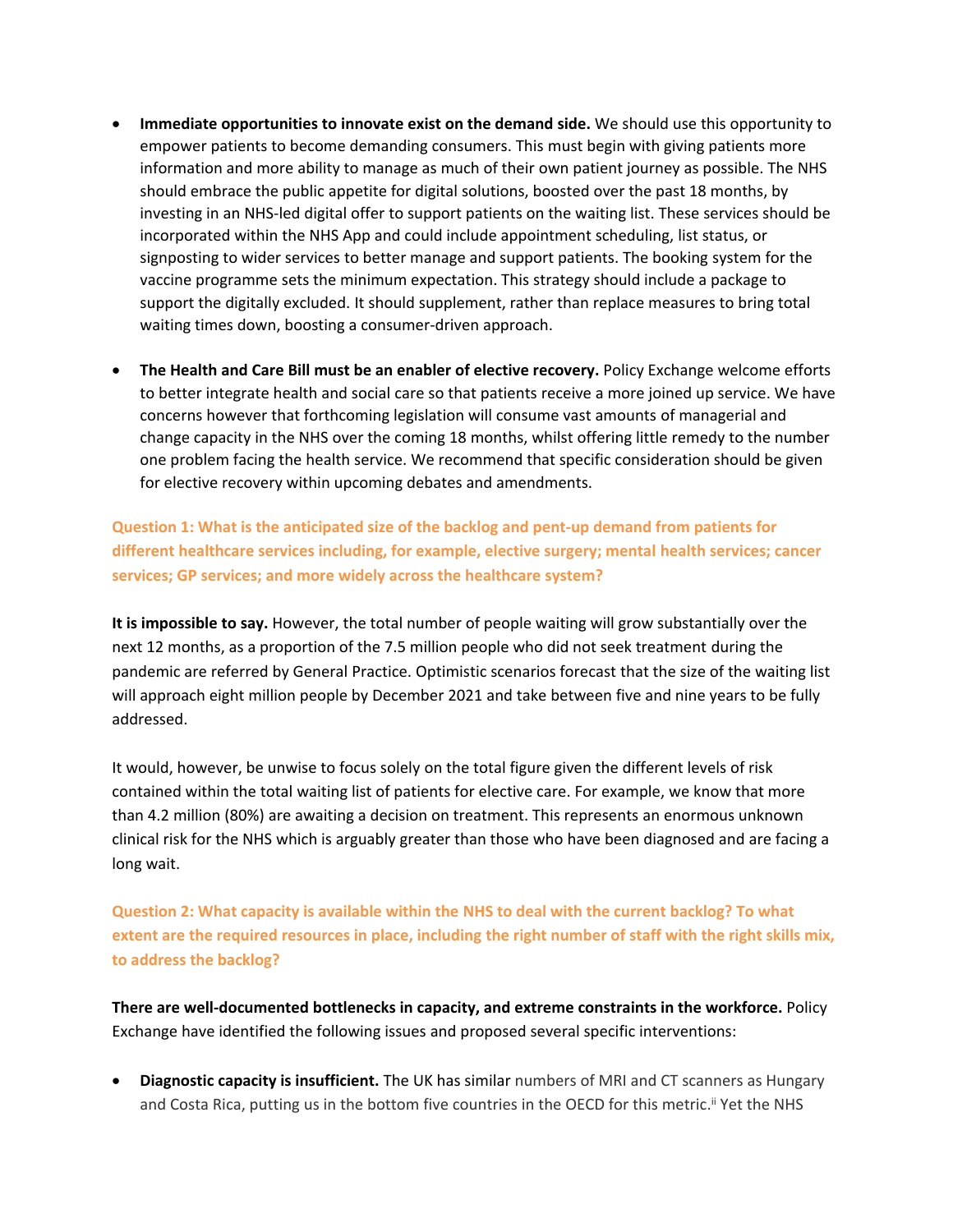waiting list is already greater than the entire 5 million population of Costa Rica. Ensuring timely access to diagnostic and imaging technologies will be critical for gaining a complete picture of clinical risk. Further resource will be required over this Parliament to meet rising demand: demand for CT scanning (which has wide use across medical specialisms) is likely to increase by 100% over the next five years. There are also new types of scanning technology which may open new possibilities in terms of convenience and the Health Foundation has estimated that bringing the UK up to the OECD average would require  $£1.5$ bn in capital spending. $iii$ 

- **The NHS should better manage and share diagnostic capacity.** Given the existing bottlenecks in the system, a series of short-term, 'mutual aid' measures should be implemented to ensure the optimal use of diagnostic capacity. This could be achieved either through working at provider collaborative or ICS level, or by working with independent sector colleagues across geographies.
- **More effective deployment of independent sector capacity is needed.** The RTT figures to March 2021 demonstrate that GP referrals to the independent sector are around 25% lower than the 2019 baseline – suggesting inconsistent use of the electronic referral system (eRS). Whilst we need to be cautious in suggesting that the independent sector is a silver bullet, it needs to be used more effectively.

Any agreement with the independent sector should be volume-based, comprehensive and give adequate investor confidence, and ensure best value for the taxpayer. A long-term approach could include reviewing the current Increasing Capacity Framework, and National Tariff prices to ensure the correct incentives are in place for IS providers to deliver an appropriate proportion of NHS work. The principles of ensuring that treatment remains free at the point of delivery must be upheld.

- **There are serious concerns about the quality of NHS waiting list data.** Anecdotally it is believed that 5-15% of entries on each list are duplicates, errors, or patients that no longer seek treatment. In some trusts it may be as high as 25%. Investment in cleaning that data and then using appropriate software could deliver quick wins and enable trusts to have a dynamic picture of demand. We therefore believe that the NHS should hire additional data managers to improve the quality of hospital waiting lists. Policy Exchange propose that a fund of £12m is made available for these positions (at NHS Band 8a-8b), which would be on a 24-month FTC basis. The Government must also think carefully about how to best reward and safeguard the well-being of staff tasked with tackling the enormous backlog of procedures.
- **Primary Care Networks should have a more enhanced role in waiting list management.** New Care Coordinators should support patients facing long waits in pain for elective treatment. GPs should provide more information to patients seeking elective care. All GPs should be actively encouraged to access tools such as the new Patient Experience Library waiting time tool and the eRS.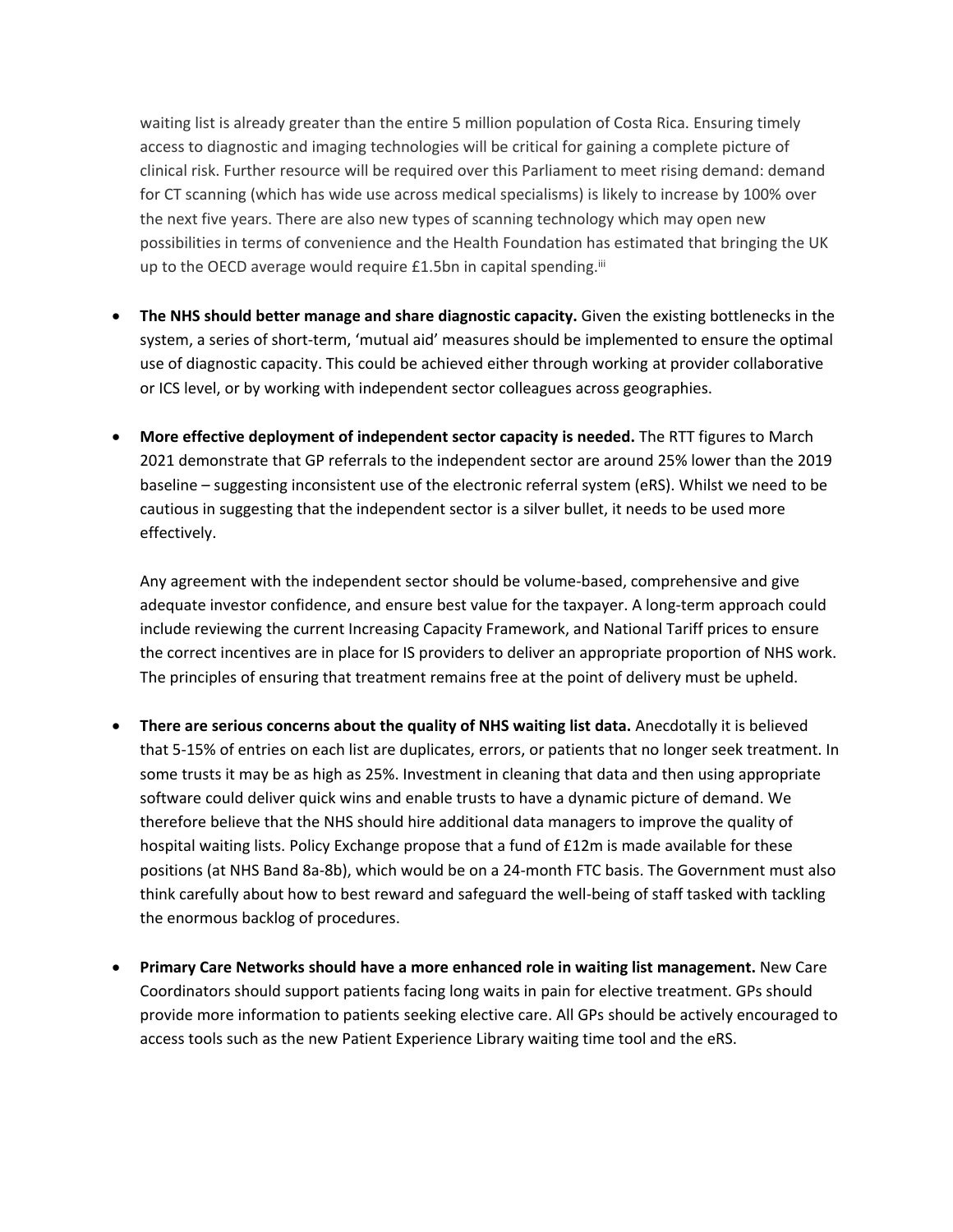- **An expansion of surgical hubs could provide benefits for addressing the backlog.** We believe that surgical hubs *may* provide part of the answer for elective recovery in certain clinical specialisms where there are already lengthy waits such as ophthalmology, orthopaedics, and cancer surgery, and may help to optimise infection control. The expectation should be for these hubs to set up to facilitate three session days and seven-day working and with appropriate transportation provided for patients travelling the greatest distances.
- **Infection, Prevention and Control (IPC) guidance and self-isolation periods at 'green' sites should be reviewed.** A relaxation of the current guidance at 'covid-free' sites will give much greater flexibility; enabling cancellation slots to be filled at short notice by willing patients, whilst also increasing the volume of procedures conducted in theatre. This needs to be balanced by the evidence of continued nosocomial transmission.

**Question 3: How much financial investment will be needed to tackle the backlog over the short, medium, and long-term; and how should such investment be distributed? To what extent is the financial investment received to date adequate to manage the backlog?**

**Additional financial investment will be required. Reports in the media suggest that internal Government modelling shows that between £2bn and £10bn will have to be allocated per year for up to four years, on top of core NHS funding.**

Most voices are calling for a long-term settlement for elective care. It would give the sector greater certainty and pave the way for some of the transformations require to embrace the positive changes from the pandemic, such as community and remote diagnostics.

On the other side of the debate, there is understandable concern within HM Treasury that delivering a significant multi-year funding package could not be an effective approach for making rapid progress on the waiting list, especially as the Health and Care Bill may lead to the use of high-volume incentives such as payment by results being scaled back.

On balance, we believe that the Secretary of State and NHS England Chief Executive should seek to negotiate a multi-year deal at November's spending review, with around £2bn per year ringfenced for elective recovery. Within this, it is important to maintain the overall 18-week RTT standard, but with adjustments to separate out a diagnosis from treatment, with financial penalties introduced for ICSs which fail to meet them. This reflects the public's priorities regarding access to routine services, and the requirement to get a quick and accurate picture of unknown clinical risk. Our specific recommendation for financial investment is as follows:

 **The Government should release new capital funding for diagnostics.** The UK Government should invest £1.3bn in diagnostic capacity, which combined with existing funding would bring NHS capacity in line with the OECD average. This should be delivered in tranches over the next three years, commencing with £500m at the upcoming Comprehensive Spending Review.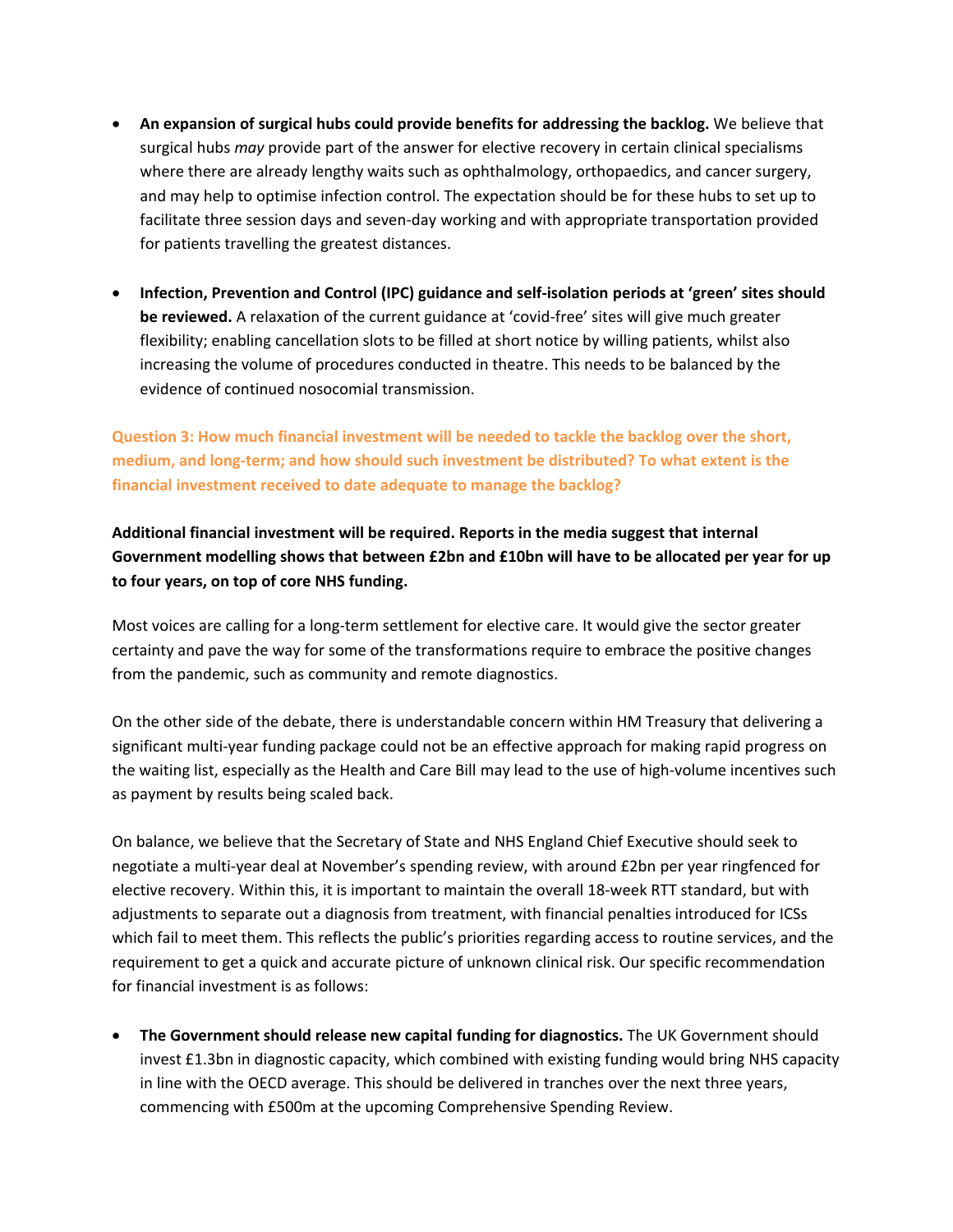**Question 4: How might the organisation and work of the NHS and care services be reformed in order to effectively deal with the backlog, in the short-term, medium-term, and long-term?**

## As outlined in our response to question 3, additional resource will be necessary. But this must also be **a moment for reform.**

The current approach to planned and outpatient care has remained remarkably unchanged since the NHS was formed nearly 70 years ago. This creates substantial opportunities for innovation.

Central to all our recommendations in this evidence submission is the need to boost operational transparency, now and in the longer term.

Operational transparency was pioneered in the commercial sector: companies that reveal their process (and efforts) have higher customer satisfaction and perceived value, even if the overall waiting time for that product is longer because it fosters deeper understanding. Research has demonstrated that the concept can be applied to public sector provision. Yet within the NHS it remains untested.<sup>iv</sup>

How would this work in practice? Policy Exchange believes that every patient should be able to access their local hospital waiting times for each specialism. Patients should know their rights and be offered choice. At a senior political level, the UK Government should undertake a monthly press conference on elective recovery, emulating recent coronavirus briefings. These should be led alternately by the PM and Health Secretary, supported by the CMO and new NHS England Chief Executive. Further approaches to reform the existing approach to elective care

- **The NHS elective recovery framework should be structured based on activity delivered.** A focus on payment-by-results will remain important in the coming years and should be a key negotiation point for HM Treasury at the spending review. Assuming IPC guidance and selfisolation requirements can be scaled back substantially, Policy Exchange would propose that the upcoming operational planning guidance period from October 2021-March 2022 sets the following thresholds for ICSs:
	- $\circ$  Inpatient activity: 90% compared to 2019 baseline by October 2021, rising to 100% by January 2022
	- o Outpatient activity: 120% compared to 2019 baseline (reflecting the opportunities for greater use of remote and digital technologies)
- **The Government should offer additional carrots (and sticks) to drive the recovery.** These should include:
	- o **Ensure long-term funding agreements for planned care.** The upcoming spending review should include a multi-year commitment towards the recovery of planned care over this Parliament.
	- o **Ensure enhanced accountability for delivery.** To ensure adequate oversight, NHS England should be required to undertake quarterly reporting back to both Ministers and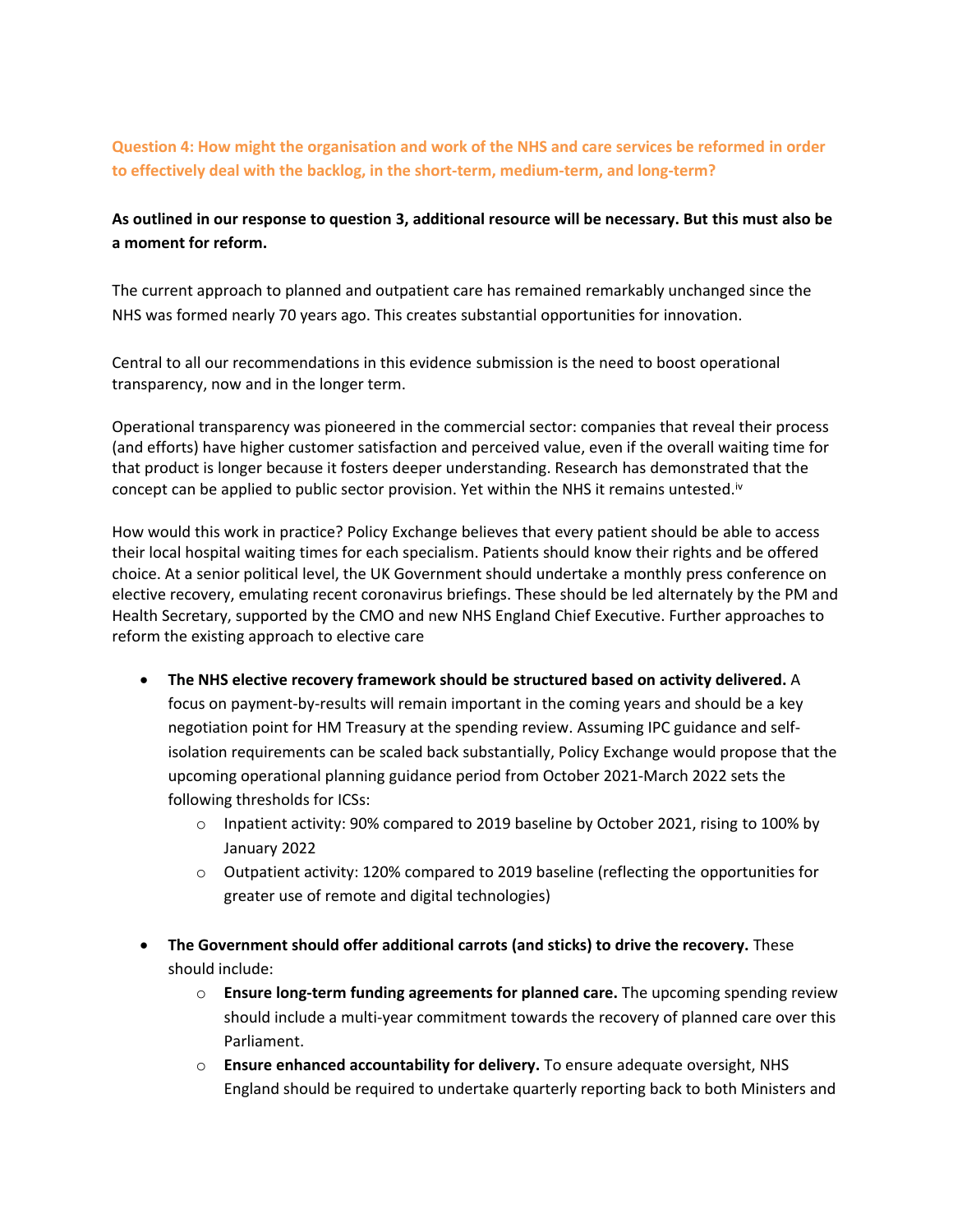Parliament outlining the volume and spend of diagnoses, procedures and treatments undertaken.

- o **Additional incentives required for meeting a new 'referral to decision' target.** Payments would be made available from the elective recovery fund for ICSs which show substantial improvement in bringing waiting times for a 'referral to decision' down towards the proposed eight-week target.
- o **Uplifting the national tariff for clinical specialisms with the longest waits.** This would reflect the requirement to achieve a 'pincer movement' on both undiagnosed referrals and those waiting more than 52 weeks. This could offer in the region of 120% of NHS tariff prices for a fixed period, to act as an incentive to Providers (including the Independent Sector). Trusts would need to meet the minimum activity thresholds set above to qualify for these payments.
- o **Introduce a regular annual inspection regime.** Whilst we believe that a financial settlement for the elective recovery should be long term, this should be accompanied by annual inspections, and ongoing monitoring to ensure that guidance and policy frameworks from central Government and NHS England are being implemented.
- **RTT (Referral to Treatment) figures should be reformed.** We believe patients should expect to receive a diagnosis within eight weeks (described as a 'referral to decision'), before then seeking to commence consultant-led treatment within ten weeks following diagnosis (a 'decision to treatment'). This means that the total 18-week target remains unchanged, but two deadlines are imposed to incentivise Trusts to shorten time taken to diagnosis. This would be a more straightforward reform than the implementation of any wider reforms linked to the Clinically-Led Review of NHS Access Standards.
- **The Health and Care Bill must adequately consider the elective recovery.** We are concerned that as the implementation of legislation consumes managerial and change capacity in the NHS over the coming 18 months, new structures may inhibit the fastest route to elective recovery. The Government should look therefore to show how the Bill supports the return to the 18-week RTT as set out in the NHS Constitution.

## **Question 5: What positive lessons can be learnt from how healthcare services have been redesigned during the pandemic? How could this support the future work of the NHS and care services?**

 **Embrace the appetite for digital solutions. Accompanying the increased uptake of digital tools** over the past 18 months across the NHS, investment should be made in an NHS-led digital offer to support patients on the waiting list. These services should be incorporated within the existing NHS App and could include appointment scheduling, list status, and should signpost users to wider services to better manage and support patients. The booking system for the vaccine rollout should set the minimum expectation. Any reformed digital strategy should include a package to support the